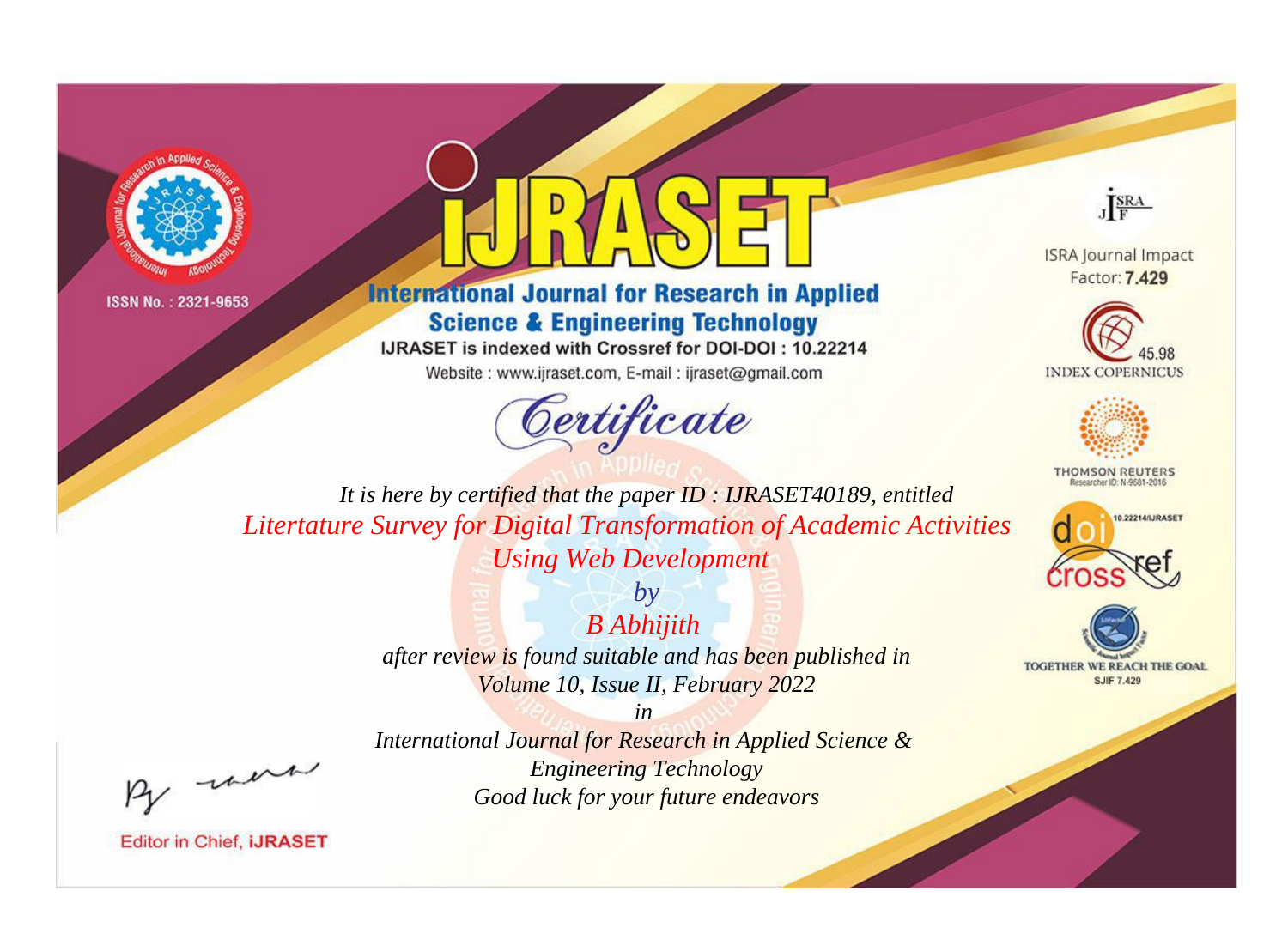



**International Journal for Research in Applied Science & Engineering Technology** 

IJRASET is indexed with Crossref for DOI-DOI: 10.22214

Website: www.ijraset.com, E-mail: ijraset@gmail.com



JERA

**ISRA Journal Impact** Factor: 7.429





**THOMSON REUTERS** 



TOGETHER WE REACH THE GOAL **SJIF 7.429** 

It is here by certified that the paper ID: IJRASET40189, entitled Litertature Survey for Digital Transformation of Academic Activities **Using Web Development** 

> $by$ **Pushpak S** after review is found suitable and has been published in Volume 10, Issue II, February 2022

were

International Journal for Research in Applied Science & **Engineering Technology** Good luck for your future endeavors

 $in$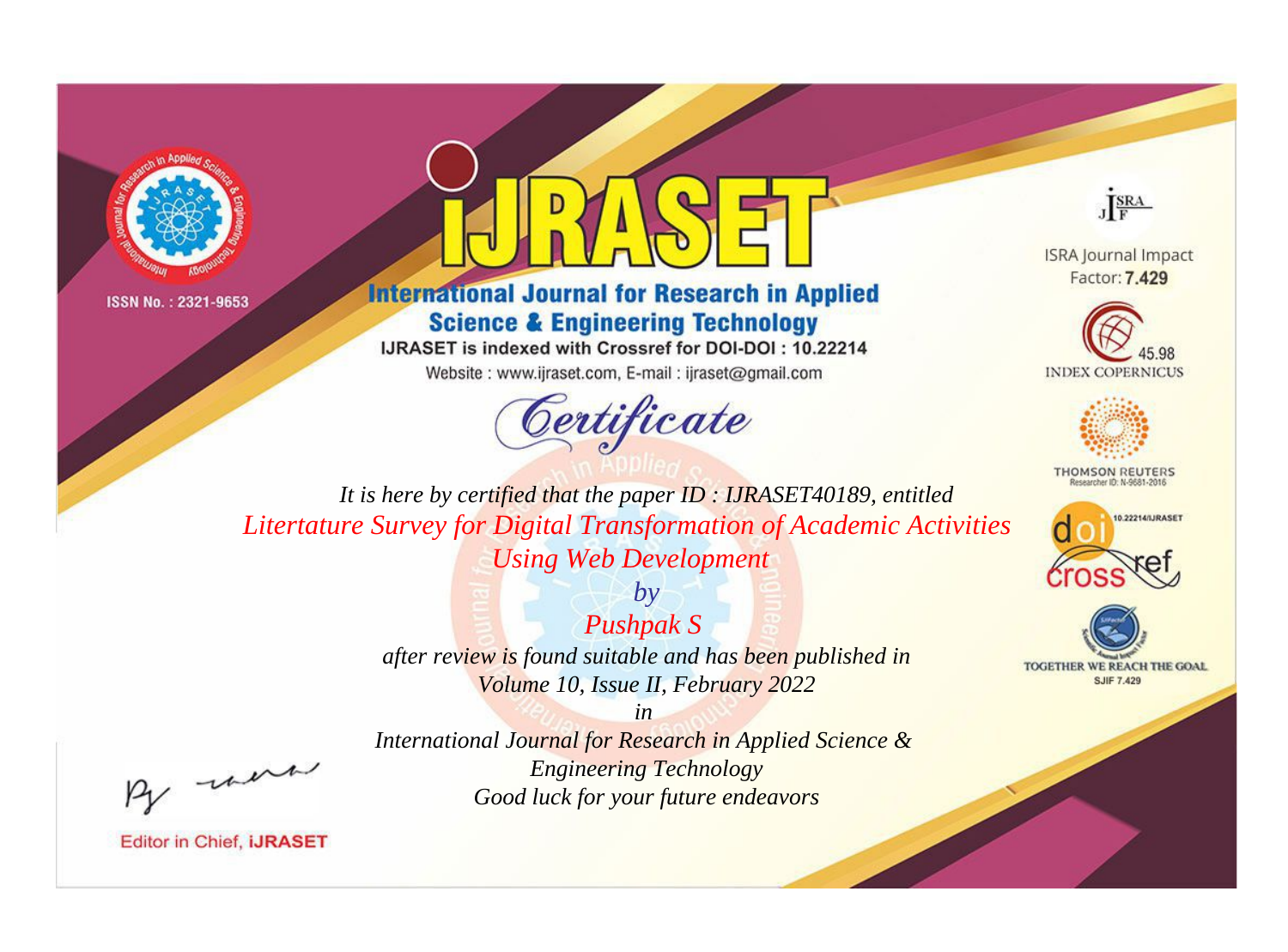



**International Journal for Research in Applied Science & Engineering Technology** 

IJRASET is indexed with Crossref for DOI-DOI: 10.22214

Website: www.ijraset.com, E-mail: ijraset@gmail.com



JERA

**ISRA Journal Impact** Factor: 7.429





**THOMSON REUTERS** 



TOGETHER WE REACH THE GOAL **SJIF 7.429** 

It is here by certified that the paper ID: IJRASET40189, entitled Litertature Survey for Digital Transformation of Academic Activities **Using Web Development** 

> $b\nu$  $Krutharth$   $R$ after review is found suitable and has been published in Volume 10, Issue II, February 2022

were

International Journal for Research in Applied Science & **Engineering Technology** Good luck for your future endeavors

 $in$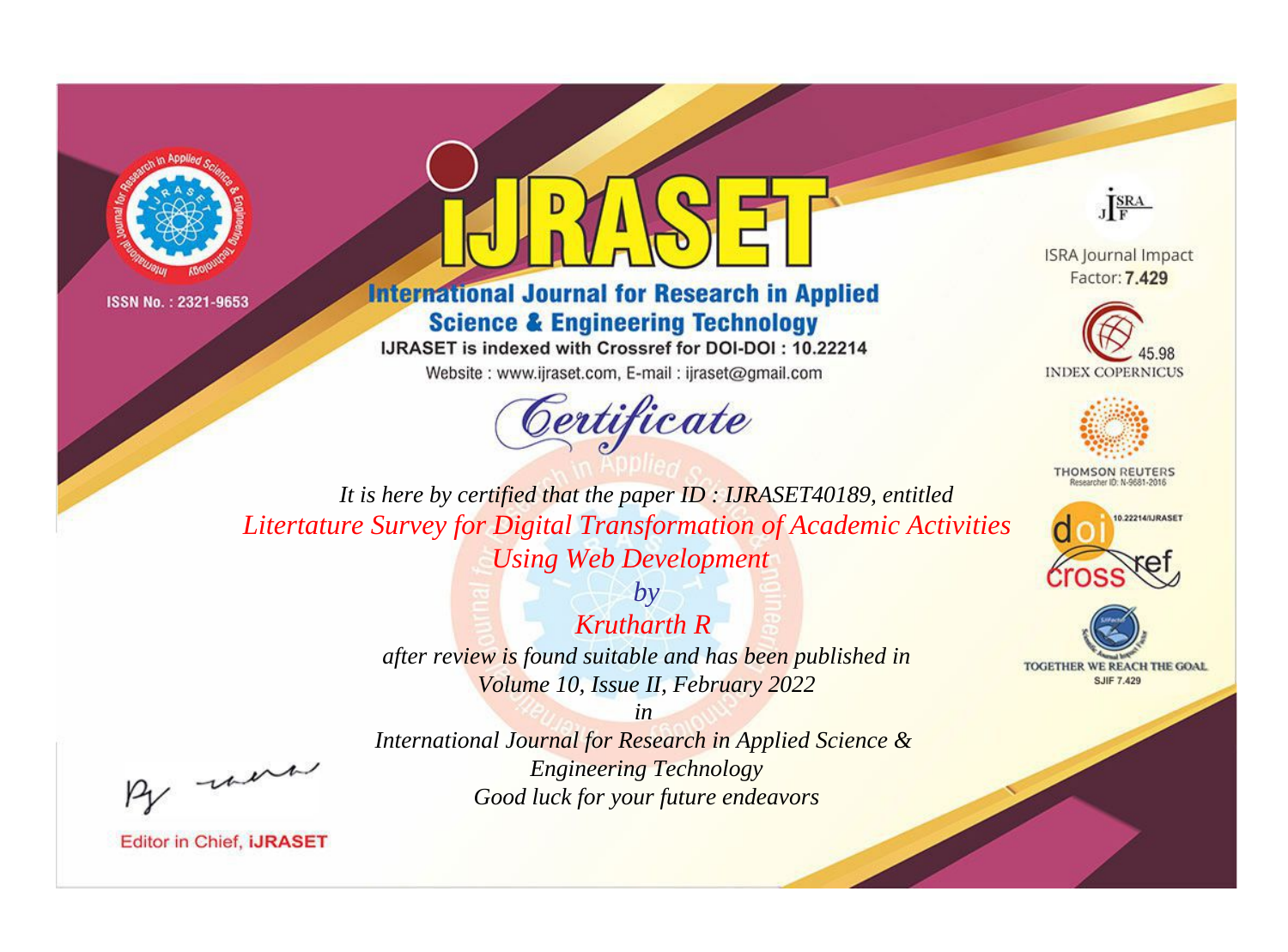



**International Journal for Research in Applied Science & Engineering Technology** 

IJRASET is indexed with Crossref for DOI-DOI: 10.22214

Website: www.ijraset.com, E-mail: ijraset@gmail.com



JERA

**ISRA Journal Impact** Factor: 7.429





**THOMSON REUTERS** 



TOGETHER WE REACH THE GOAL **SJIF 7.429** 

*It is here by certified that the paper ID : IJRASET40189, entitled Litertature Survey for Digital Transformation of Academic Activities Using Web Development*

> *Sarmad after review is found suitable and has been published in Volume 10, Issue II, February 2022*

> > *in*

*by*

, un

*International Journal for Research in Applied Science & Engineering Technology Good luck for your future endeavors*